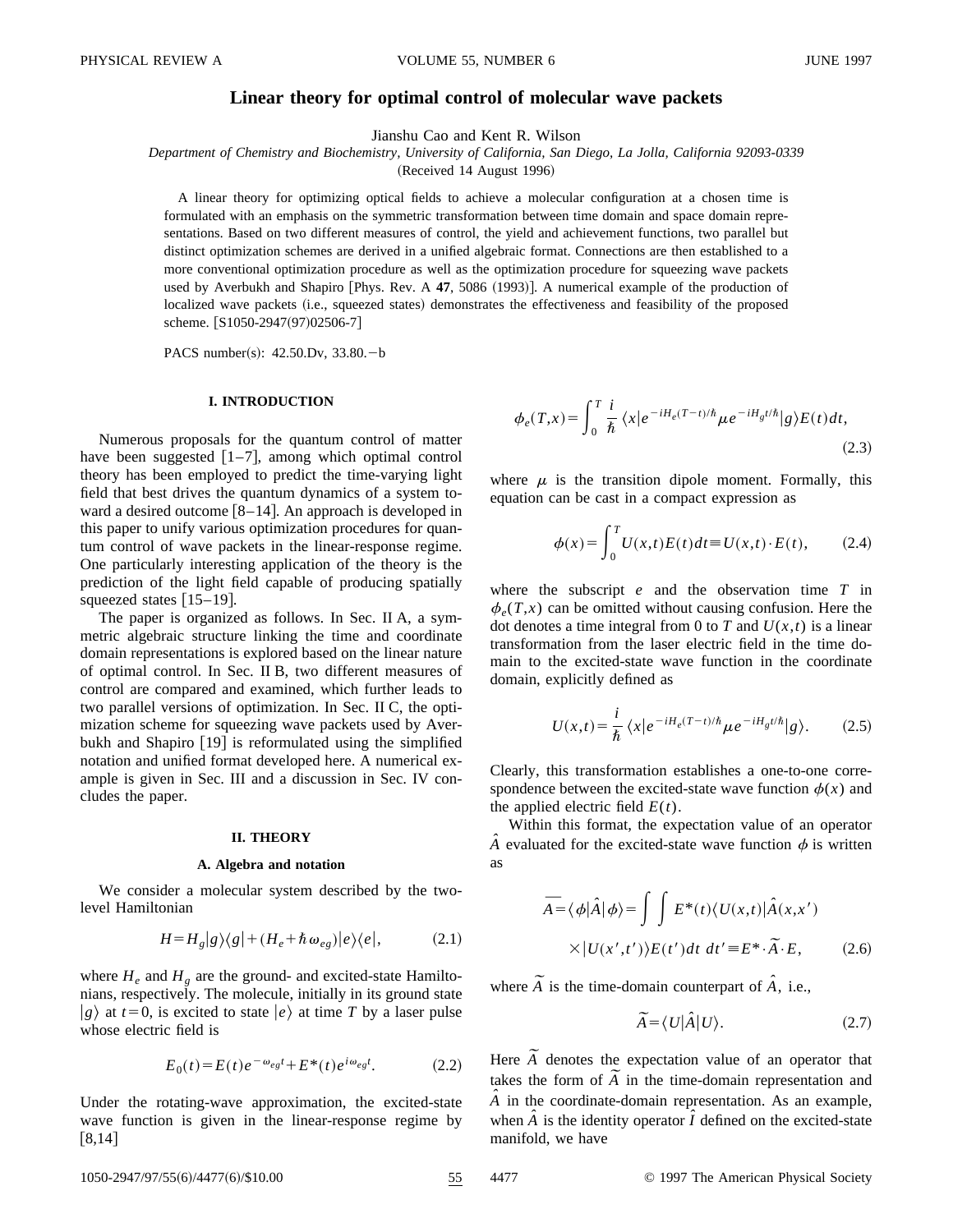$$
N = \langle \phi | \hat{I} | \phi \rangle = E^* \cdot \langle U | U \rangle \cdot E = E^* \cdot \widetilde{N} \cdot E, \qquad (2.8)
$$

where *N* denotes the excited-state population and  $\widetilde{N}$  is its time-domain operator.

Next, the inverse transformation of *U* is introduced as

$$
E(t) = [U(x,t)]^{-1} |\phi(x)\rangle = S(t,x) |\phi(x)\rangle, \qquad (2.9)
$$

where *S* satisfies  $\int_0^T U(x',t)S(t,x)dt = \delta(x'-x)$ . Then, the total incident energy is given by

$$
Q = \int_0^T |E|^2 dt = E^* \cdot E = \langle \phi | S^+ \cdot S | \phi \rangle = \langle \phi | \hat{Q} | \phi \rangle, \tag{2.10}
$$

which defines the spatial operator as

$$
\hat{Q} = S^{+} \cdot S = (U \cdot U^{+})^{-1}.
$$
\n(2.11)

With the help of  $S$ , the reverse transformation of Eq.  $(2.7)$ can be established as

$$
\hat{A} = S^+ \cdot \tilde{A} \cdot S. \tag{2.12}
$$

As can be seen from the above relations, a perfect timecoordinate symmetry is preserved and is embodied in the following pairs of functions:  $E(t)$  and  $\phi(x)$ ,  $S(t,x)$  and  $U(x,t)$ , and  $\overline{N}(t,t')$  and  $\overline{Q}(x,x')$ .

Because of the importance of  $\hat{Q}$  in our theory, an explicit expression in the Hilbert space of eigenstates is presented here in addition to the formal definition in Eq.  $(2.11)$ . Assuming that the initial wave function is a ground eigenstate with eigenenergy  $\epsilon_{\varrho}$ , the excited wave function is expanded in terms of eigenstates  $|n\rangle$  on the excited electronic manifold, giving

$$
\phi(x) = \sum_{n} \langle x | n \rangle \langle n | g \rangle \int_{0}^{T} \frac{i}{\hbar} e^{-i\epsilon_{n}(T-t)/\hbar} \mu e^{-i\epsilon_{g}t/\hbar} E(t) dt,
$$
\n(2.13)

with  $\epsilon_n$  being the eigenenergy of state  $|n\rangle$ . Then, the inverse of *Qˆ* becomes

$$
\hat{Q}^{-1} = U \cdot U^{+} = \sum_{n,m} |n\rangle\langle n|g\rangle
$$
  
 
$$
\times\langle g|m\rangle\langle m|\left\{\frac{i}{\hbar(\epsilon_n - \epsilon_m)}\left[e^{-i(\epsilon_n - \epsilon_m)T/\hbar} - 1\right]\right\}, (2.14)
$$

in which terms with  $n=m$  are understood as the limit of  $\epsilon_n \rightarrow \epsilon_m$ .

#### **B. Optimization procedure**

To define the objective of control, we choose a target operator  $\hat{A}$ , which, in principle, can be any desired outcome, such as a wave packet in phase space or a projection operator onto a particular product channel  $[9,13]$ . As shown in Eq.  $(2.6)$ , the corresponding target operator in the time domain is (2.6), the corresponding target operator in the time domain is simply  $\widetilde{A}$ , better known as the material response function [13]. To maximize the expectation value of the target operator, we can either increase the overall population on the excited state or improve the efficiency of the excited-state wave function in matching the target. This physical consideration leads us to construct a cost functional  $\lceil 11-13 \rceil$ 

$$
J(T) = \overline{A} - \eta N - \lambda Q, \qquad (2.15)
$$

where  $\eta$  and  $\lambda$  represent a weight, or penalty, on the excitedstate population and the incident radiation energy, respectively. The variables  $\eta$  and  $\lambda$  can also be treated as Lagrange multipliers, which are adjusted to yield the desired constraints on the excited-state population *N* or the incident radiation energy *Q*, respectively. However, as far as the first stage of optimization is concerned, the same results are obtained whether  $\eta$  and  $\lambda$  are treated as weights or as Lagrange multipliers. We therefore will not distinguish between these two viewpoints hereafter unless we specifically so indicate.

Corresponding to the two mechanisms to enhance the control, two different measures of control are introduced: a yield function defined with respect to the incident energy,

$$
y = \frac{E^* \cdot \tilde{A} \cdot E}{E^* \cdot E} = \frac{\overline{A}}{Q}
$$
 (2.16)

and an achievement function defined with respect to the excited-state population,

$$
a = \frac{\langle \phi | \hat{A} | \phi \rangle}{\langle \phi | \phi \rangle} = \frac{\overline{A}}{N}.
$$
 (2.17)

We point out here that the achievement used in Ref.  $[13]$  is the square root of the one defined by Eq.  $(2.17)$ . Consequently, we have the choice of maximizing the yield function or the achievement function. These two equivalent, though different, optimization scenarios are described in the following.

#### *1. First optimization scheme*

Given a constraint on or equivalently a weight assigned to the incident radiation energy *Q*, the achievement function is maximized with respect to the excited-state wave function. To this end, the cost functional is expressed in terms of the wave function, giving

$$
J[\phi(t)] = \langle \phi | [\hat{A} - \lambda \hat{Q} - \eta] | \phi \rangle. \tag{2.18}
$$

Then, taking the functional derivative  $\delta J[\phi(t)]/\delta\phi^*(t)$ leads to an eigenequation

$$
(\hat{A} - \lambda \hat{Q})|\phi\rangle = \eta|\phi\rangle. \tag{2.19}
$$

Consequently, the maximum eigenvalue  $\eta$  of this equation gives the yield

$$
y = \lambda + \frac{\eta}{Q} \tag{2.20}
$$

and the achievement

$$
a = \eta + \lambda Q, \tag{2.21}
$$

where the total radiation energy is  $Q = \langle \phi | \hat{Q} | \phi \rangle$  and the excited-state population is normalized as  $N = \langle \phi | \phi \rangle = 1$ .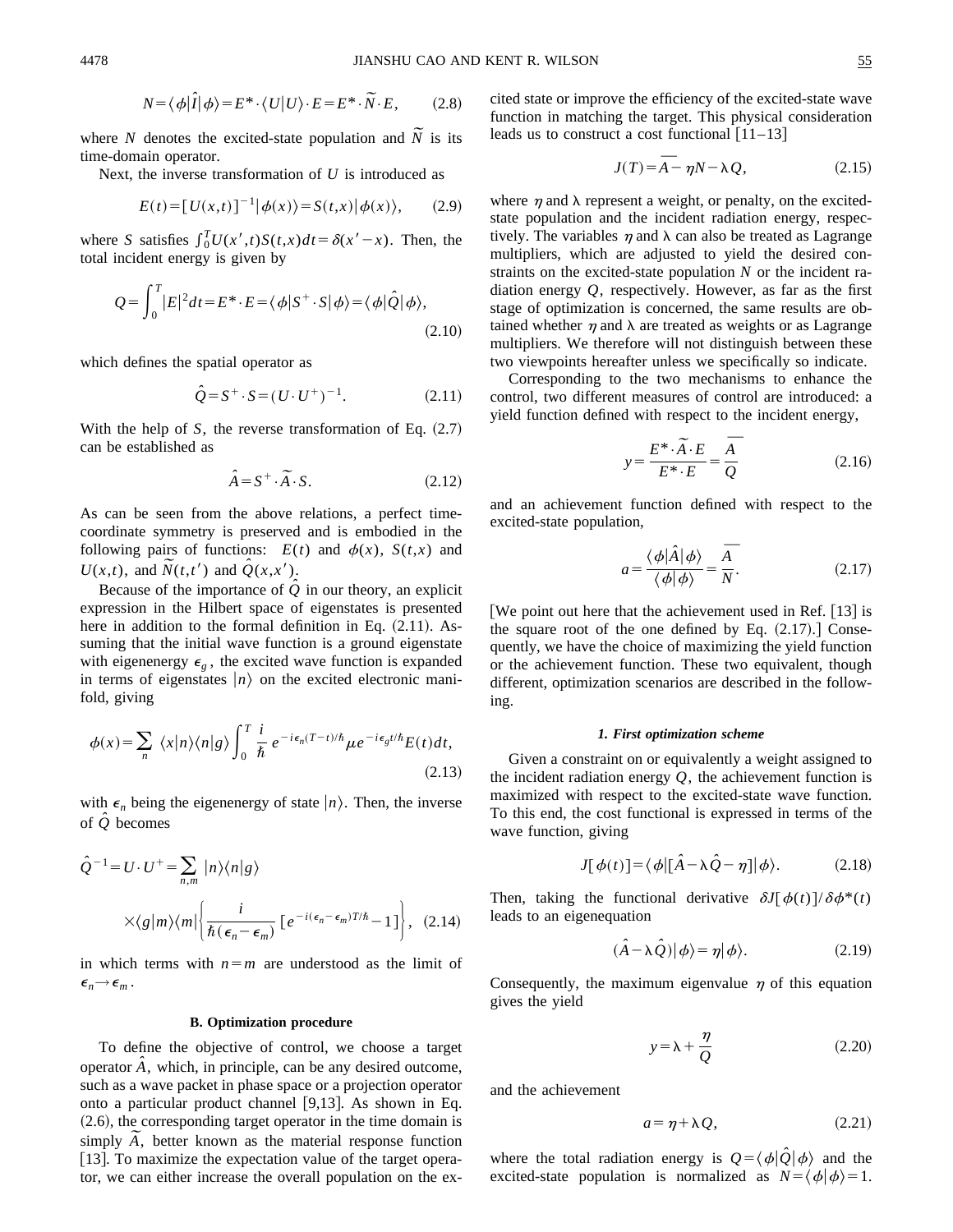Also, the corresponding eigenvector is the normalized optimal wave function, which can be converted to the optimal field via the transformation  $(2.9)$ . As stated earlier, for a constraint on the incident radiation energy  $Q$ , the weight  $\lambda$  in Eq.  $(2.18)$  can be understood as a Lagrange multiplier that is adjusted to meet the constraint on *Q* while the achievement is maximized.

#### *2. Second optimization scheme*

Given a constraint on or equivalently a weight assigned to the excited-state population *N*, the yield function is maximized with respect to the electric field. Similarly, the cost functional is expressed in terms of the optical field,

$$
J[E(t)] = E^* \cdot [\tilde{A} - \lambda - \eta \tilde{N}] \cdot E, \qquad (2.22)
$$

the extremum of which is given by

$$
(\widetilde{A} - \eta \widetilde{N}) \cdot E = \lambda \cdot E. \tag{2.23}
$$

Again, the maximum eigenvalue  $\lambda$  of the above eigenequation results in the yield

$$
y = \lambda + \eta N \tag{2.24}
$$

and the achievement

$$
a = \eta + \frac{\lambda}{N},\tag{2.25}
$$

where the excited-state population is  $N=E\cdot N\cdot E$  and the incident radiation energy is normalized as  $Q = E^* \cdot E = 1$ .

It is clear from the above that there exists an almost exact parallel between the two optimization schemes. In fact, a one-to-one correspondence can be established between the wave-function solution to Eq.  $(2.19)$  for a given  $\lambda$  and the electric-field solution to Eq.  $(2.23)$  for a corresponding  $\eta$ , or vice versa.

Both schemes of optimization have been proposed in the literature from seemingly different perspectives  $[20]$ . If the excited-state population  $\eta$  assumes no weight, i.e.,  $\eta=0$ , the second scheme becomes exactly the weak-field version of the optimization formalism developed earlier  $[8,13,14]$  and the eigenequation  $(2.23)$  now reduces to

$$
\widetilde{A} \cdot E = \lambda E, \tag{2.26}
$$

which implies that the yield is maximized with respect to the field regardless of the excited-state population. Another relevant earlier procedure will be explained in the next subsection.

## **C. Optimization procedure by Averbukh and Shapiro**

To design laser fields for the generation of spatially squeezed molecular wave packets  $\lfloor 15-18 \rfloor$ , Averbukh and Shapiro [19] put forth a different optimization procedure based on optimal control theory. We will show here that their formulation is essentially the first optimization scheme presented in the preceding subsection. The presentation below follows closely the original derivation in Ref.  $[19]$ , but with a simpler and more transparent treatment. Such a simplification is made possible because of the compact notation and the optimization concepts developed in the preceding two subsections.

The object of optimal squeezing, as stated in Ref.  $[19]$ , is to produce as high a localization in coordinate space as possible at the end of the optimization interval *T*, while limiting the optical pulse bandwidth. Therefore, the objective functional is introduced as

$$
J_0(T) = \overline{x^2} - \overline{x}^2 + \lambda \int_0^T |E(t)|^2 dt, \qquad (2.27)
$$

which is essentially a generalized form of the cost functional with the spatial spreading of the wave packet as the target with the spatial spreading of the wave packet as the target<br>operator. Due to the nonlinear term  $\bar{x}^2$ , we first minimize operator. Due to the nonlinear term  $x^2$ , we first minimize  $J_0$  with  $\overline{x}$  fixed. To this end, a cost functional similar to Eq.  $(2.18)$  is constructed as

$$
J[\phi(t)] = \overline{x^2} - \eta N - \eta_1 \overline{x} + \lambda Q, \qquad (2.28)
$$

where an additional Lagrange multiplier  $\eta_1$  is included to lift where an additional Lagrange multiplier  $\eta_1$  is included to lift<br>the constraint on  $\overline{x}$ . Then, taking a functional derivative results in

$$
(\hat{x}^2 - \eta_1 \hat{x} + \lambda \hat{Q}) |\phi\rangle = \eta |\phi\rangle, \qquad (2.29)
$$

an eigenequation that gives the optimal wave function as the largest eigenvalue solution. As usual, the Lagrange multilargest eigenvalue solution. As usual, the Lagrange multi-<br>plier  $\eta_1$  is varied to yield the desired center  $\bar{x}$  of wave packet. Finally, on substituting the eigensolution Eq.  $(2.29)$ back into Eq.  $(2.26)$ , we immediately obtain

$$
J_0(T) = \eta + \eta_1 \overline{x} - \overline{x^2},
$$
 (2.30)

which measures the success in squeezing the molecular wave packet.

# **III. AN ILLUSTRATIVE EXAMPLE**

To illustrate the optimization procedure described in the preceding section, we will study the electronic excitation of a molecular system modeled as a simple displaced harmonic oscillator. More specifically, the ground- and excited-state Hamiltonians defined in the two-level-system Hamiltonian  $(2.1)$  are given, respectively, by

$$
H_g = \frac{p^2}{2m} + \frac{1}{2} m \omega^2 (x + d)^2
$$
 (3.1)

and

$$
H_e = \frac{p^2}{2m} + \frac{1}{2} m \omega^2 x^2.
$$
 (3.2)

The advantage of using such a simple system is the availability of the quantum propagator expressed in the closed form

$$
\langle x|e^{-iH_{e}t}|\phi_{g}\rangle = \exp\left\{ip(t)[x-x(t)] - \frac{[x-x(t)]^{2}}{2\alpha_{0}^{2}} -i\theta(t)/\hbar\right\},
$$
\n(3.3)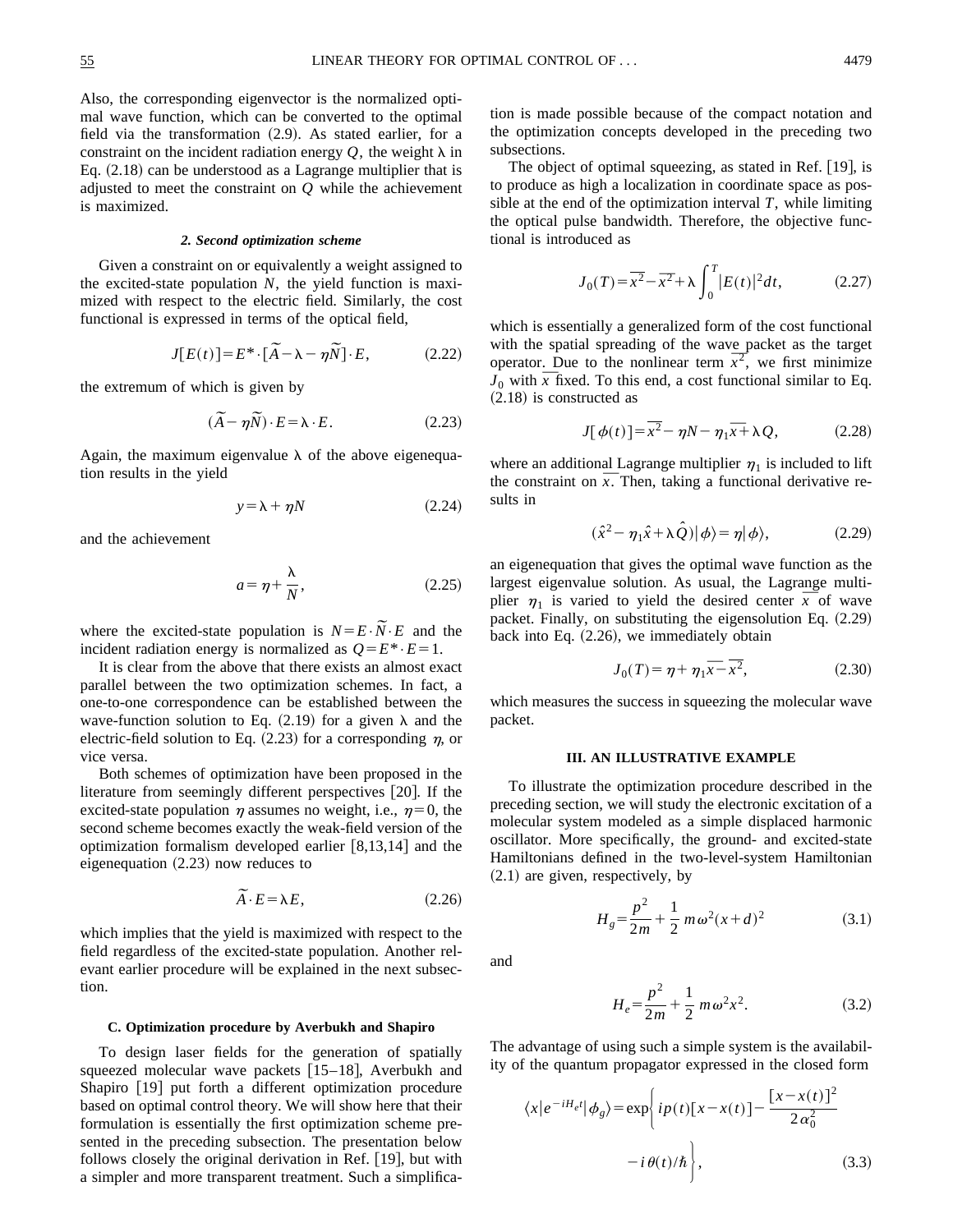where  $p(t) = m \omega d \sin(\omega t)$ ,  $x(t) = -d \cos(\omega t)$ ,  $\alpha(t)$  $=(m\omega^2 d^2/4)\sin(2\omega t) + (\epsilon + \omega \hbar/2)t$ , and  $\alpha_0^2 = \hbar/m\omega$ . Here  $\phi_g$  is the ground-state wave function given as  $\phi_g$  $=$ exp[ $-(x+d)^2/2\alpha_0^2$ ], with  $d=5\alpha_0$ . For the sake of simplicity, unit values are assumed for mass, frequency, and the Planck constant  $\hbar$  in the calculation.

For a realistic system, it is unlikely that an analytical expression for the quantum propagator can be found as is found for the case of the simple harmonic oscillator. Then quantum-dynamics methods must be employed to propagate the system numerically in order to calculate the transformation matrix  $U(x,t)$ . Alternatively, one can solve for the eigenstates of the system and make use of the relation  $(2.13)$ to obtain the information. In fact, for the stability of the inversion in Eq.  $(2.11)$ , the eigenstate representation  $(2.14)$  is preferred.

To demonstrate the ability to predict the light pulse needed to produce a localized state, a spatially localized Gaussian function is chosen as the target wave function,

$$
\phi(T) = \frac{1}{\sqrt{2\pi\alpha^2}} e^{-(x-x_0)^2/2\alpha^2},
$$
\n(3.4)

where  $\alpha$  denotes the width of the wave packet. The momentum distribution is not specified since an extremely localized wave packet in coordinate space will be correlated to a widely spread wave packet in momentum space according to the uncertainty principle. The target time is chosen as  $T=5$ and the parameters for the target wave function in Eq.  $(3.4)$ are  $x_0 = 5$  and  $\alpha^2 = 0.01$ .

As stated in Sec. II C, though the scheme suggested by Averbukh and Shapiro allows for the calculation of electric fields needed for squeezing wave packets, the numerical procedure is complicated due to the nonlinearity in the object targets. Alternatively, with the help of a localized target wave function, the optimization formalism in Sec. II B can effectively achieve the same goal as minimizing the width of wave packet, but with less numerical effort. In addition to squeezed states, various shapes of wave packets can be produced in this fashion, such as a wave packet with two localized peaks, which is useful in demonstrating the so-called Schrödinger cat states  $[6,21]$ . Therefore, the first optimization scheme as described by Eqs.  $(2.17)–(2.21)$  will be adopted here for the calculation.

To implement the optimization procedure, the relevant functions and operators are discretized in both the time and coordinate domains, resulting in a vector and matrix notation. For example, the transformation  $U(x,t)$  is expressed as a matrix and is inverted to obtain *S*; then *N* is obtained by matrix multiplication according to Eq.  $(2.11)$ . To proceed, the matrix equation (2.19) is diagonalized for a given  $\lambda$ , hence the largest eigenvalue  $\eta$  gives the corresponding yield and achievement according to Eqs.  $(2.20)$  and  $(2.21)$  and the corresponding eigenvector  $\phi(t)$  gives the optimal wave function, which in turn is solved for the optimal field from Eq.  $(2.9)$ .

In Fig. 1, the yield and achievement are plotted as functions of the weight  $\lambda$ . As the weight of the incident radiation energy  $\eta$  increases, the yield  $\gamma$  increases accordingly,



FIG. 1. (a) Yield  $y$  and (b) achievement  $a$  as functions of the weight  $\lambda$ . The optimization procedure follows the first scheme described in Sec. II B, applied to the displaced harmonic oscillator described in Sec. III [cf. Eqs.  $(3.1)$ – $(3.4)$ ].

whereas the achievement *a* decreases. Notice the linear dependence of the yield on  $\lambda$  at large values of  $\lambda$ , a result of Eq.  $(2.20)$  when the first term becomes dominant. This observation indicates that more electric energy is used to excite the ground-state wave function in order to enhance the expectation value of the target without further squeezing the wave packet. On the other extreme, with a small value of  $\lambda$ , a localized wave packet is produced by exciting the groundstate wave function from a non-Franck-Condon region, which is implied by the increase in achievement and the decrease in yield. For a better understanding of wave-packet focusing and rephasing, some relevant discussions have been presented based on semiclassical arguments  $[14,22]$  and physical considerations  $[19,23-25]$ .

To further understand the mechanism of focusing wave packets, the optimal field and wave function computed for  $\lambda$ =0.001 are shown in Figs. 2(a) and 2(b), respectively. Such a highly localized state is produced by the interference of two wave packets, one moving inward and the other moving outward, induced by the two distinguishable subpulses shown in Fig. 2(a). It becomes even clearer in Fig. 2(b), where a delocalized wave function is shown as a result of reversing the phase relation between the two optical subpulses. This phenomena is clearly the manifestation of the same physical principle underlying the well-known wavepacket interferometry experiments  $[26]$ .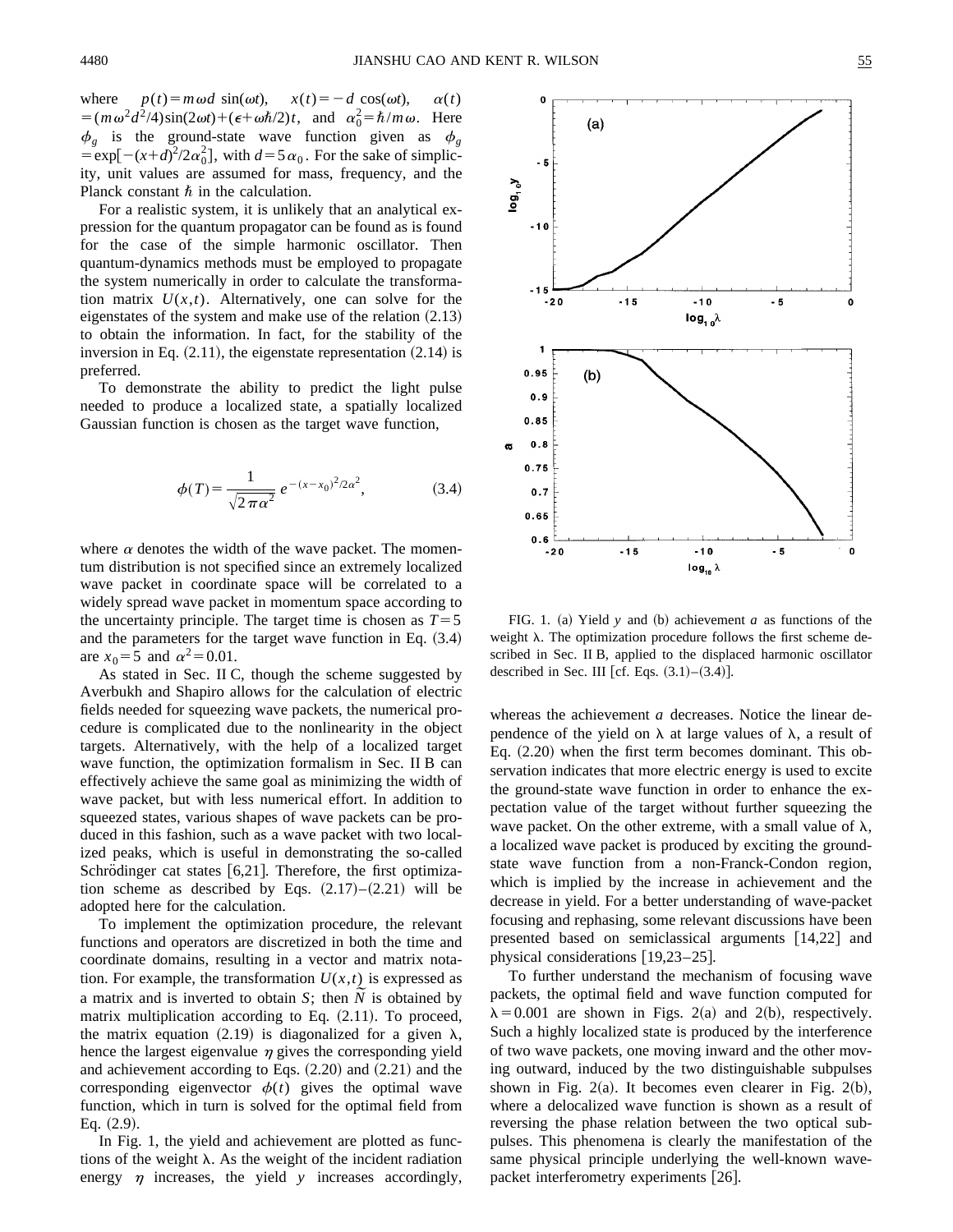

FIG. 2. Amplitude of the  $(a)$  optimal field and  $(b)$  wave function for  $\lambda = 0.001$ . The optimization procedure is the same as that described for Fig. 1. In (b) the curve denoted by *in phase* is the result of the optimal field given in  $(a)$ , whereas the curve denoted by *out of phase* is the result of reversing the phase relation between the two subpulses of the optimal field.

For comparison, the results computed from the more conventional optimization scheme  $[13,14]$  described by Eq.  $(2.26)$  is shown in Fig. 3, where Fig. 3 $(a)$  is the optimal field and Fig.  $3(b)$  is the wave function at the target time. As indicated in Eq.  $(2.26)$ , there is no adjustable weight as in Eqs.  $(2.19)$  and  $(2.22)$ , so there exists a unique solution to every objective. Also, it is found that the width of the target wave function  $\alpha$  no longer makes any difference once  $\alpha$  $< 0.1$ , hence there is clearly a limit to squeezing the wave packet through this approach. In this case, the most narrow wave packet predicted by Eq.  $(2.26)$  is not as narrow as that predicted according to Eq.  $(2.19)$ .



FIG. 3. Amplitude of the  $(a)$  optimal field and  $(b)$  wave function. The conventional optimization procedure given by Eq.  $(2.24)$ is adopted for this calculation. Note that the optimal wave packet is not as narrow as that in Fig. 2.

# **IV. CONCLUSION**

The formalism presented in this paper, by virtue of a compact algebraic format, allows existing theories to be clarified and simplified and adds further insights and additional theories to our understanding of the subject. Equivalent mathematically, the two proposed optimization procedures are both flexible enough to be applied to a large number of problems. It is therefore a matter of desired objective and practical convenience as to which one is preferred. For example, when mixed initial states and dissipation are present  $[13,27]$ , the second scheme is preferable because the time domain the second scheme is preferable because the time domain operators  $\tilde{A}$  and  $\tilde{N}$  are easily recast in terms of the density matrix. Such extensions and other more practical applications are left for future studies.

- $[1]$  S. A. Rice, Science 258, 412  $(1992)$ .
- @2# W. S. Warren, H. Rabitz, and M. Dahleh, Science **259**, 1581  $(1993).$
- [3] R. S. Judson and H. Rabitz, Phys. Rev. Lett. **68**, 1500 (1992).
- @4# P. Brumer and M. Shapiro, Faraday Disc. Chem. Soc. **82**, 177  $(1986).$
- @5# P. Brumer and M. Shapiro, Annu. Rev. Phys. Chem. **43**, 257  $(1992).$
- [6] B. Kohler, J. Krause, F. Raksi, K. R. Wilson, R. M. Whitnell, V. V. Yakovlev, and Y. J. Yan, Acct. Chem. Res. **28**, 133

 $(1995).$ 

- [7] B. Kohler, V. V. Yakovlev, J. Che, J. L. Krause, M. Messina, K. R. Wilson, N. Schwentner, R. M. Whitnell, and Y. J. Yan, Phys. Rev. Lett. **74**, 3360 (1995).
- [8] D. J. Tannor and S. A. Rice, J. Chem. Phys. **83**, 5013 (1985).
- @9# D. J. Tannor, R. Kosloff, and S. A. Rice, J. Chem. Phys. **85**, 5805 (1986).
- [10] A. P. Peirce, M. A. Dahleh, and H. Rabitz, Phys. Rev. A 37, 4950 (1988).
- [11] H. Rabitz and S. Shi, Adv. Mol. Vib. Coll. Dyn. 1A, 187